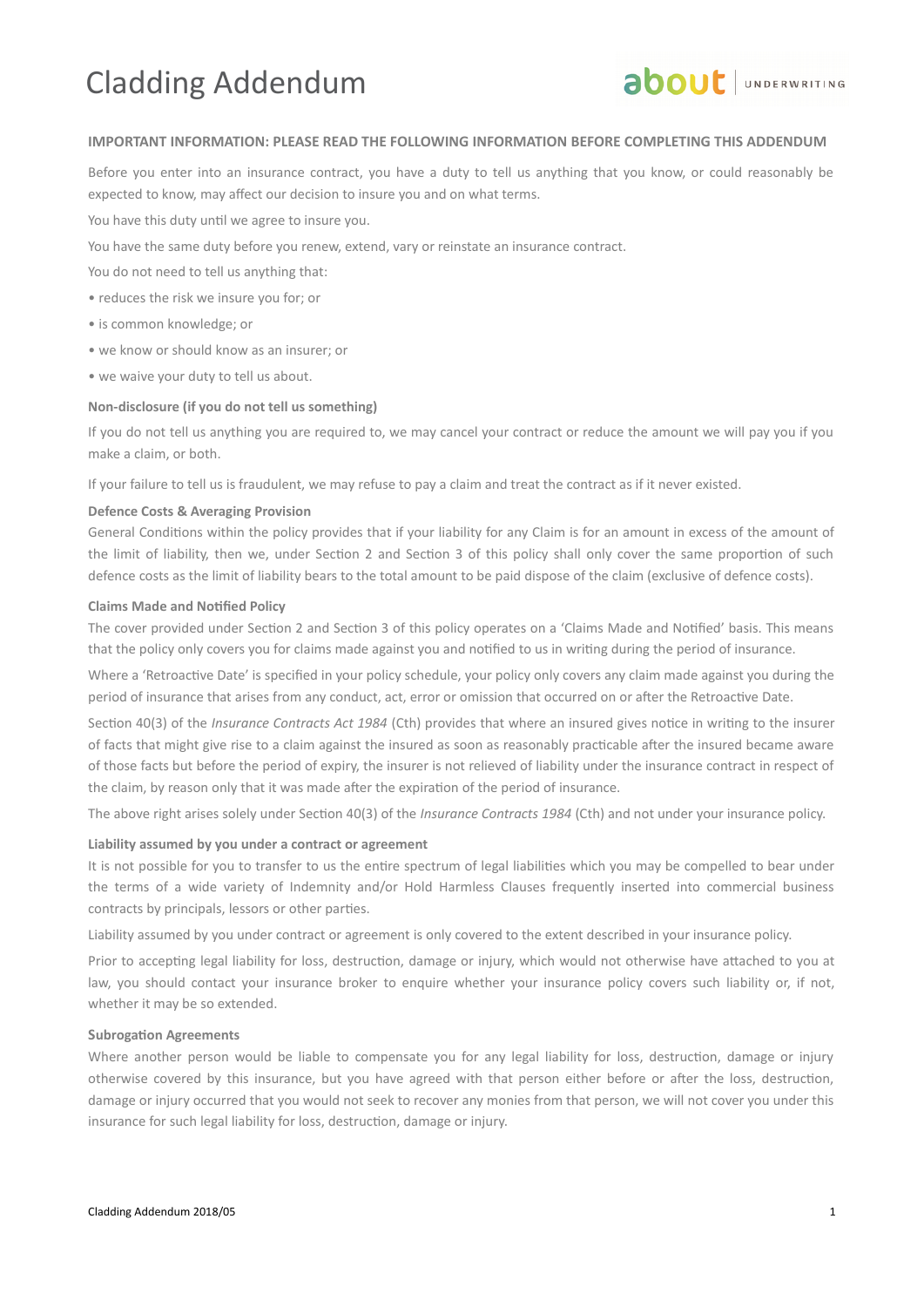# about JUNDERWRITING

#### **Privacy**

About Underwriting value the privacy of your personal information and we will ensure the handling of your personal informaton is dealt with in accordance with the *Privacy Act 1988* (Cth) (the Act) and the relevant Australian Privacy Principals. Our full privacy policy can be accessed at **aboutunderwriting.com.au** 

When we provide insurance products and/or services, we ask you for the personal information we need to assess applications for insurance policies, to administer and manage insurance policies and to investigate and handle claims. This can include a broad range of information ranging from your name, date of birth, address and contact details to other information about your personal affairs including your profession, financial affairs including financial statements, any criminal convictions or claims.

We may need to disclose personal information that you provide us to contractors, coinsureds, insurers and underwriters (who may be located overseas), lawyers, claims adjusters and others engaged by About Underwritng to enable them to administer policies or handle claims. Regardless of the information shared, we will take all reasonable steps to ensure that the above parties protect your information in the same way that we do.

Our Privacy Policy shown in the above link contains information about how you can access the information we hold about you, ask us to correct it, or make a privacy related complaint. You can obtain a copy from our Privacy Officer by emailing to privacy@aboutunderwriting.com.au

#### **Consent**

By visitng any of our websites, online quotaton systems, applying for, renewing or using any of our products or services you agree to your information being collected, held, used and disclosed as set out in our Privacy Policy.

#### **Complaints or Disputes**

If you wish to make a complaint about our products or services, or a Privacy breach, you can contact us at complaints@aboutunderwriting.com.au or privacy@aboutunderwriting.com.au Please refer to our complaints & disputes process detailed at aboutunderwriting.com.au

If this does not resolve the matter or you are not satisfied with the way a complaint has been dealt with, you should contact:

Lloyd's Underwriters' General Representative in Australia Level 9, 1 O'Connell St Sydney NSW 2000 Telephone Number: (02) 8298 0783 Email: [idraustralia@lloyds.com](mailto:idraustralia@lloyds.com)

who will refer your dispute to the Complaints team at Lloyd's.

Complaints that cannot be resolved may be escalated to an independent dispute resolution body; Financial Ombudsman Services Limited (FOS). This external dispute resolution body has the ability to make decisions of which About Underwriting are obliged to comply.

Contact details are:

**Financial Ombudsman Services Limited Phone: 1800 367 287 Email:** [info@fos.org.au](mailto:info@fos.org.au) **Internet:** [htp://www.fos.org.au](http://www.fos.org.au/) **GPO Box 3, Melbourne, VIC 3001**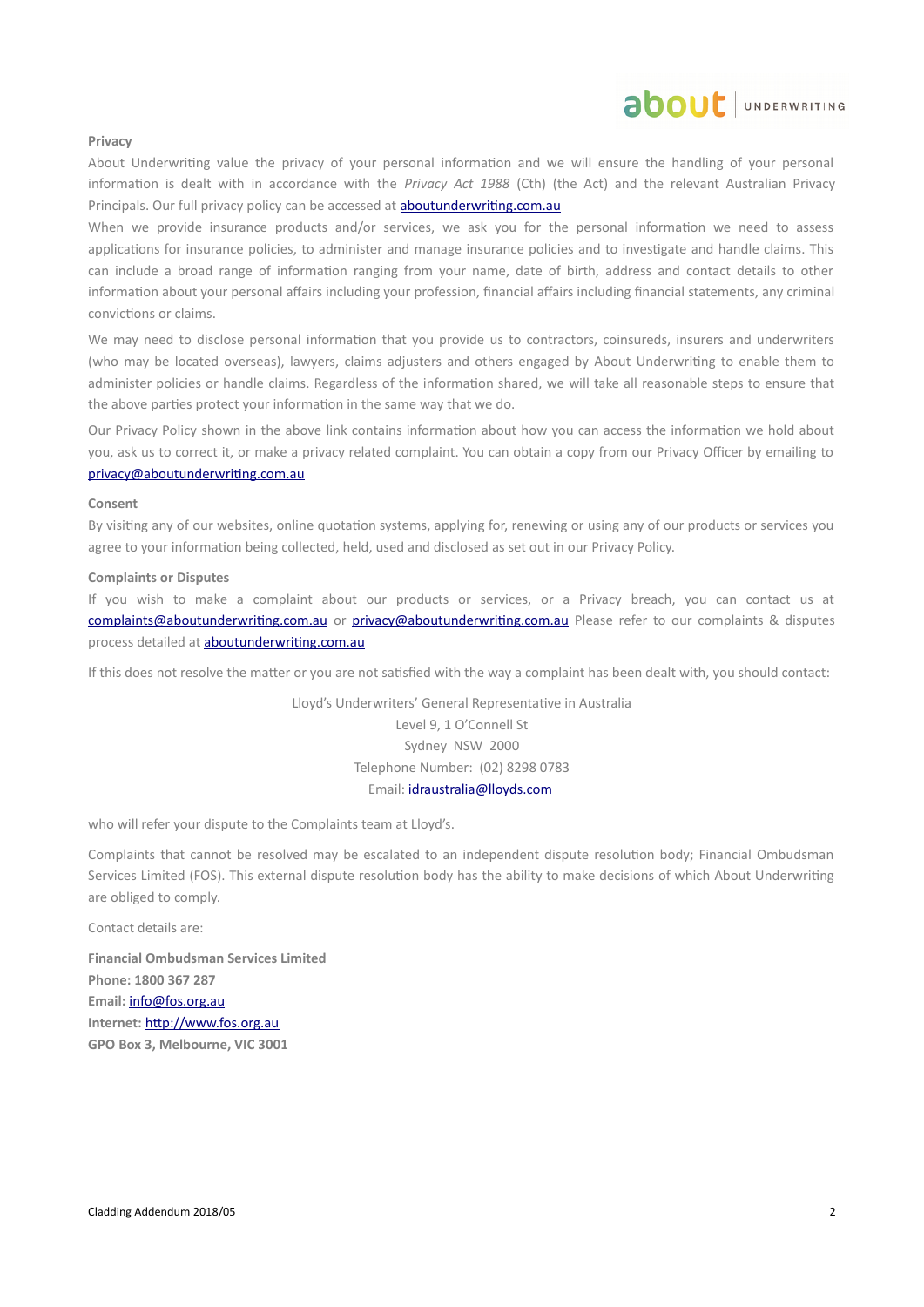| 1. Insured Name: |  |
|------------------|--|
| 2. Trading Name: |  |
| 3. ABN:          |  |

about | UNDERWRITING

# **Definitions**

**External Cladding** means aluminum composite panels with a polyethylene core used for the purpose of external classing (this does not include aluminum composite panels used as an "attachment" as defined by the Building Code of Australia).

Such aluminum composite panels include, but are not limited to, panels supplied by the following companies:

- ALCUBOND ™
- ALCUBEST ™
- ALPOLIC ™
- VITRABOND

**Professional Services** means the following services provided by you, or on your behalf by a sub-contractor or consultant:

- a. Design
- b. Drafting
- c. Technical calculation
- d. Technical specification
- e. Feasibility studies
- f. Programming and time flow management
- g. Quantity surveying
- h. Surveying
- i. Technical advice
- j. Inspection
- k. Project management and construction management
- l. Certification
- m. Any other architectural or engineering service.
- 4. Please confirm that you understand and acknowledge the specific important notice below before completing the rest of this addendum ■ Yes ■ No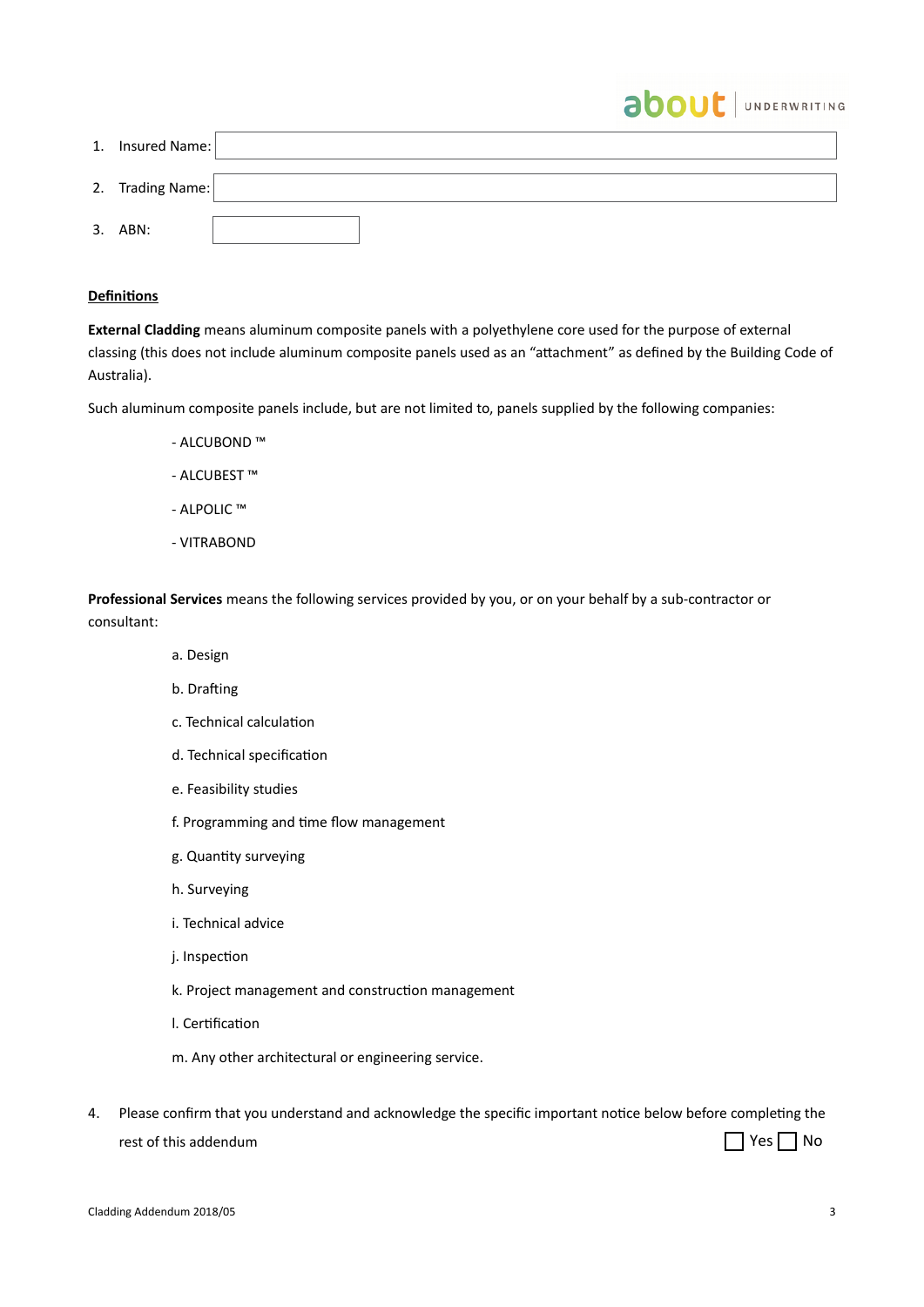# **IMPORTANT NOTICE**

Claims alleging negligence, breach of contract or breach of regulatory requirements may be made against you for up to ten years following completion of a building.

Building audits are currently being conducted in Victoria, and certain other states, which are retrospectvely assessing whether External Cladding meets the performance requirement of the Building Code of Australia.

This questonnaire is intended to assist About Underwritng understand:

- Your exposure to the risk of claims arising in relaton to External Cladding from Professional Services conducted by you in the last 10 years; and
- Professional Services you anticipate conducting in the next 18 months, in relation to External Cladding that may create future exposure to claims.

We will use this information to determine whether to offer you insurance and, if so, on what terms. The answers you provide below are relevant to our decision whether or not to underwrite the risk.

If you make a representation or fail to disclose relevant information then About Underwriting's liability in respect of a claim may be reduced to the amount that would place About Underwritng in the same positon it would have been if the misrepresentaton had not been made or the failure to disclose had not occurred. If the misrepresentaton or failure to disclose was fraudulent then this may avoid the contract entrely as if the insurance had never been in place.

- 5. Have you in the last ten years provided Professional Service for any of the following types of projects that involve External Cladding?
	- a. Residential buildings with multiple occupancy (more than 3 storeys in height)  $Yes \Box No$
	- b. Buildings of public nature (more than 3 storeys in height)
	- c. Office buildings used for professional or commercial purposes (more than 4 storeys in height).

 $\Box$  Yes  $\Box$  No

 $\Box$  Yes  $\Box$  No

about JUNDERWRITING

If Yes, please provide additonal details:

6. Do you anticipate providing Professional Services for any of the following projects that involves External Cladding in the next 18 months?

| a. Residential buildings with multiple occupancy (more than 3 storeys in height) | $\Box$ Yes $\Box$ No |  |  |  |
|----------------------------------------------------------------------------------|----------------------|--|--|--|
|----------------------------------------------------------------------------------|----------------------|--|--|--|

b. Buildings of public nature (more than 3 storeys in height)

c. Office buildings used for professional or commercial purposes

| Yes | Nο |
|-----|----|
|     |    |

|  | N۵<br>г |
|--|---------|
|  |         |

If Yes, please provide additonal details:

(more than 4 storeys in height).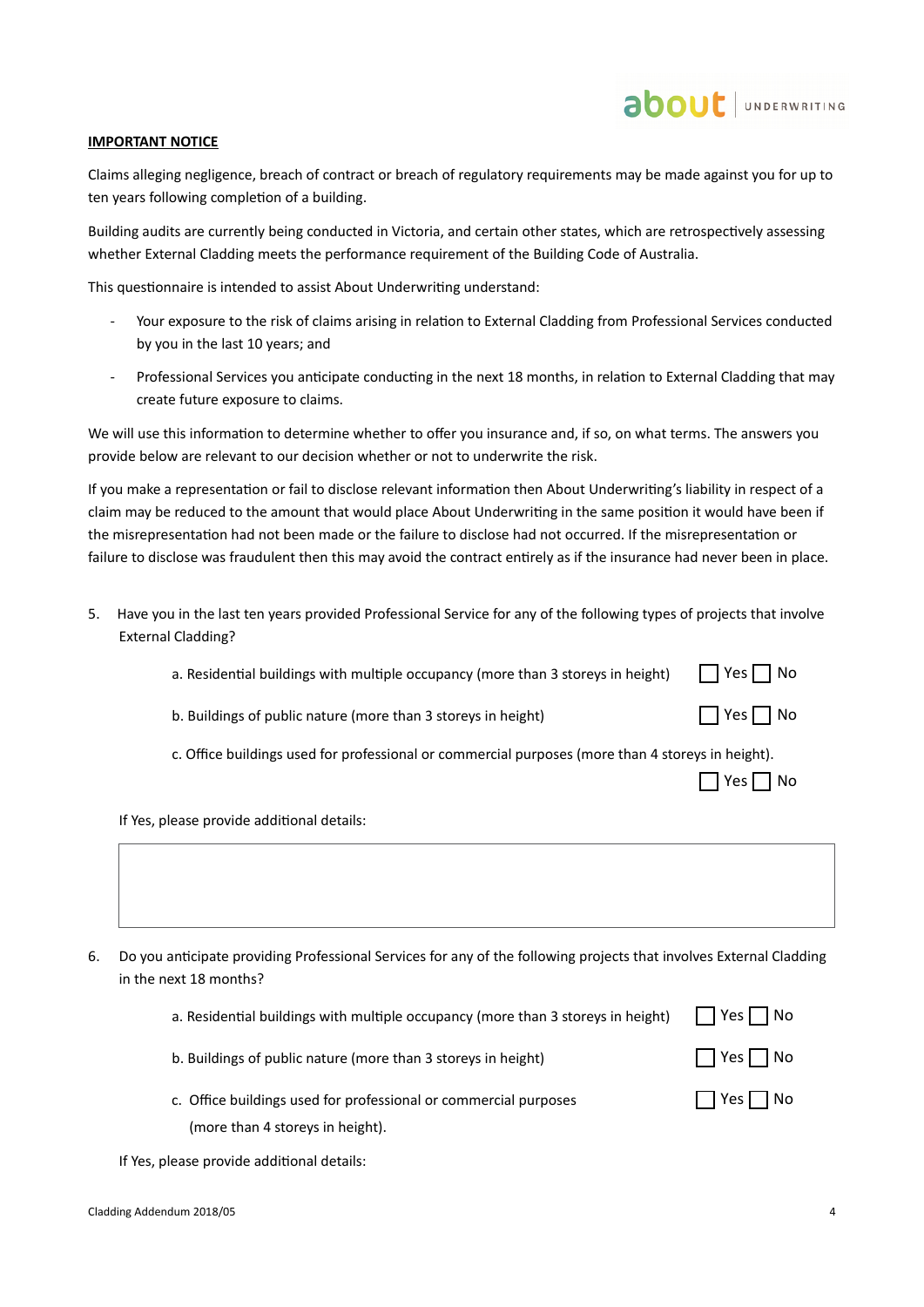7. Please provide the following more specific details of all projects that would qualify your answer in Q5 and Q6 above:

# **ALL EXTERNAL CLADDING PROJECTS LISTED:**

| Name and Address of<br>project/contract | Your Role | Date | Completion   Total Contract<br>Value | Cost of Cladding<br>Component | Does the Building<br>have internal<br>sprinkler systems? |
|-----------------------------------------|-----------|------|--------------------------------------|-------------------------------|----------------------------------------------------------|
|                                         |           |      |                                      |                               | $\Box$ Yes $\Box$ No                                     |
|                                         |           |      |                                      |                               | $\Box$ Yes $\Box$ No                                     |
|                                         |           |      |                                      |                               | $\Box$ Yes $\Box$ No                                     |
|                                         |           |      |                                      |                               | $\sqcap$ Yes $\lceil$<br>$\Box$ No                       |
|                                         |           |      |                                      |                               | $\Box$ No<br>$1$ Yes I                                   |

- 8. Did the External Cladding for all of the projects or contracts details in Q7 above meet the requirement of the Building Code of Australia at the tme of the Project or Contract completon?  $\Box$  Yes  $\Box$  No
- 9. Do you stll consider the External Cladding for all the projects or contracts detailed in Queston 7 meet the requirements of the Building Code of Australia, given the recent guidance provided on the subject by the relevant regulators following the Lacrosse Fire in Melbourne?  $\Box$  Yes  $\Box$  No

Please provide any additional information or expand on your answers below:

# **CLAIMS INFORMATION**

10. Afer enquiry of the partners/principals/directors and employees, has there been or is there now pending a claim against the policyholder, its subsidiaries, its predecessors in business or its current or former partners/principals/directors or employees for a civil liability in the performance of the policyholder's Professional Services in relation to External Cladding?

 $\Box$  Yes  $\Box$  No

about JUNDERWRITING

If Yes, please provide additonal details: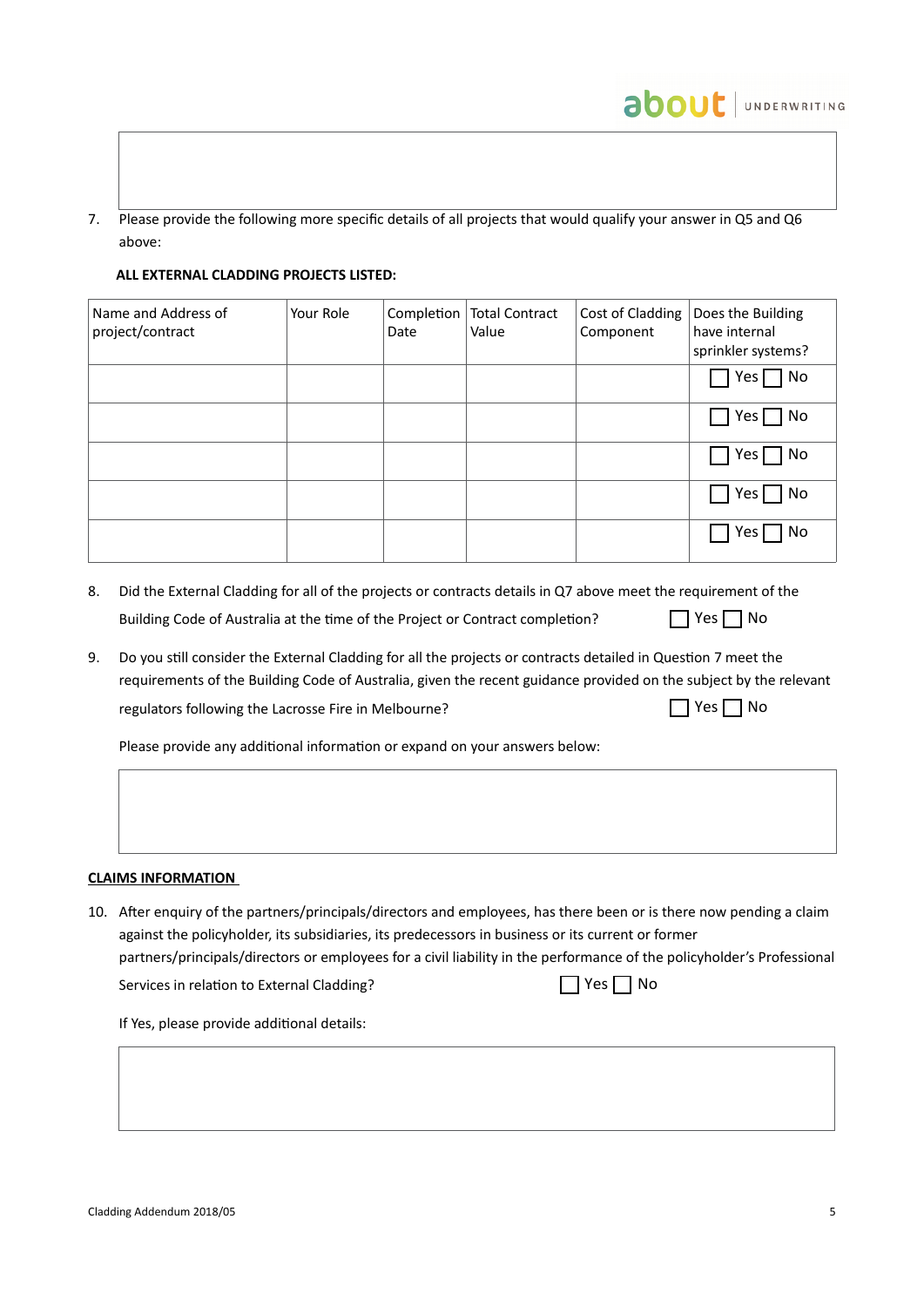|  | <b>about</b> JUNDERWRITING                                                                                                                                                                                                                                                                                                                                                                                                                                                                                      |
|--|-----------------------------------------------------------------------------------------------------------------------------------------------------------------------------------------------------------------------------------------------------------------------------------------------------------------------------------------------------------------------------------------------------------------------------------------------------------------------------------------------------------------|
|  | 11. After enquiry of the partners/principals/directors and employees is the policyholder or any of its subsidiaries<br>aware of any circumstance or incident related to External Cladding which may give rise to a claim against the<br>policyholder, its subsidiaries or its partners/principals/directors or employees? (For the sake of clarification this<br>includes any communication from a building regulator alleging actual or potential non-compliant use of External<br>Yes $\Box$ No<br>Cladding). |
|  | If Yes, please provide additional details:                                                                                                                                                                                                                                                                                                                                                                                                                                                                      |
|  |                                                                                                                                                                                                                                                                                                                                                                                                                                                                                                                 |
|  | 12. After enquiry of the partners/principals/directors and employees is the policyholder or any of its subsidiaries<br>aware of any prosecution or investigation actual or pending) of the policyholder, any subsidiary, or any<br>partners/principals/directors and employees under any international, commonwealth, state or local statute,                                                                                                                                                                   |
|  | Yes     No<br>legislation, regulation or by law?                                                                                                                                                                                                                                                                                                                                                                                                                                                                |
|  | If Yes, please provide additional details:                                                                                                                                                                                                                                                                                                                                                                                                                                                                      |
|  |                                                                                                                                                                                                                                                                                                                                                                                                                                                                                                                 |
|  | 13. After enquiry of the partners/principals/directors and employees, has the policyholder, any subsidiary or any<br>partner/principal/director or employee ever been subject to any disciplinary action, been fined or penalized, or<br>been the subject of an inquiry investigating or alleging unsatisfactory professional conduct or professional                                                                                                                                                           |
|  | Yes     No<br>misconduct in relation to External Cladding?                                                                                                                                                                                                                                                                                                                                                                                                                                                      |
|  | If Yes, please provide additional details:                                                                                                                                                                                                                                                                                                                                                                                                                                                                      |
|  |                                                                                                                                                                                                                                                                                                                                                                                                                                                                                                                 |
|  |                                                                                                                                                                                                                                                                                                                                                                                                                                                                                                                 |
|  | <b>Additional Information</b>                                                                                                                                                                                                                                                                                                                                                                                                                                                                                   |

If insufficient space to complete questions, please provide at this section: